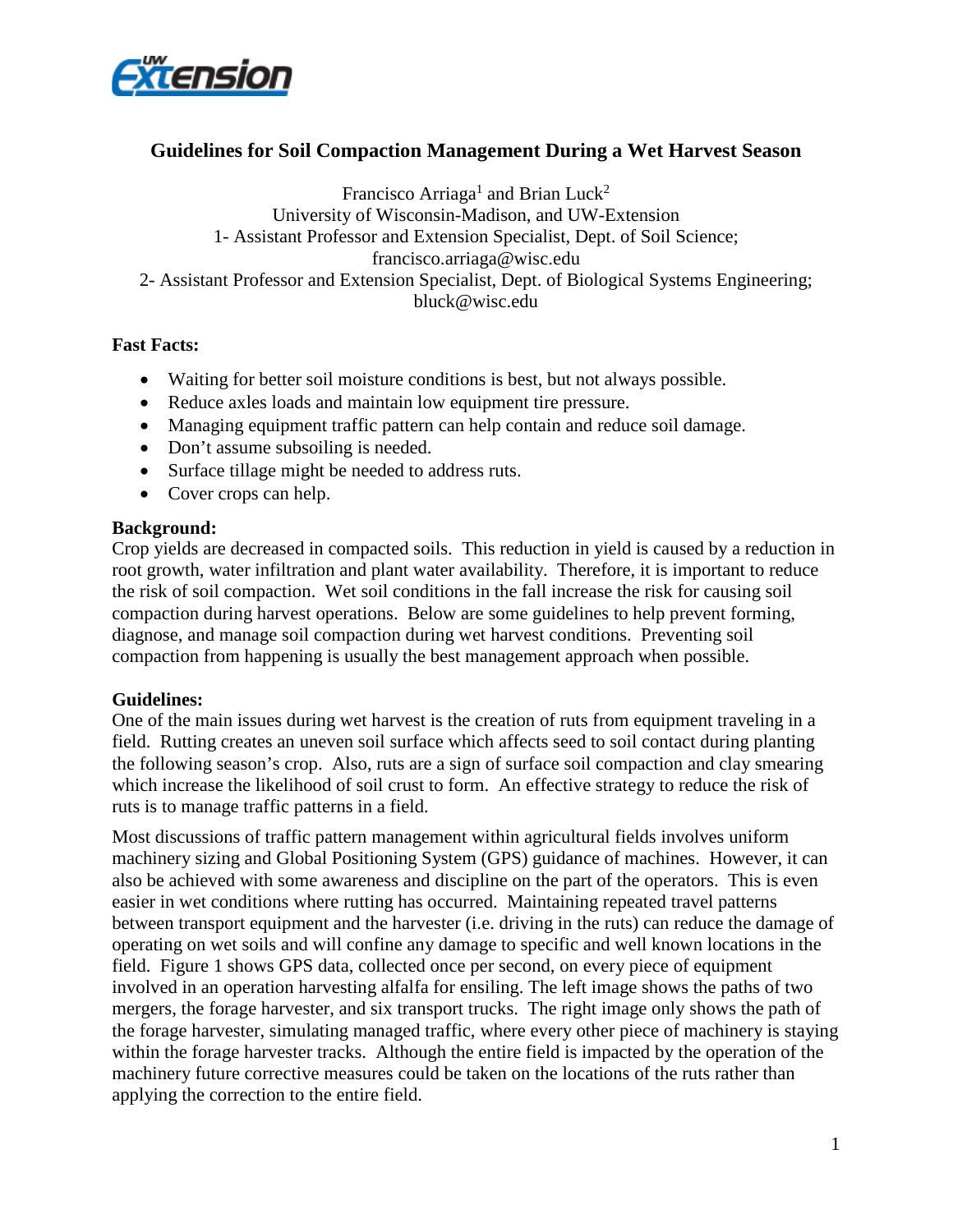

**Figure 1. Global positioning system data of an alfalfa forage harvest operation with all equipment involved; merger path, chopper path, and six transport trucks (Left). Global positioning system data of forage harvester path only simulating controlled traffic within a harvest operation (Right).**

Some other machinery specific considerations for operating in wet conditions are to: 1) utilize machines equipped with tracks if possible, 2) maintain tire pressures as low as practical, 3) attach dual wheels wherever possible, 4) consider only carrying half (or reduced) loads out of the field, and 5) utilize tractor based transport equipment within the field while loading transport trucks at the edge of the field. Using equipment equipped with tracks spreads the mass of the machine over a greater area which reduces the overall pressure exerted on the soil. This effect is also achieved by running tire pressures as low as practical and implementing dual wheels wherever possible. Reduction of the total machine weight by only carrying half loads out of the field will reduce the total pressure exerted on the soil as well. There is a harvest efficiency consideration with this, in that it will take longer to harvest, so a judgement call on whether this is a good approach will need to be made based on crop quality and weather conditions. Finally, utilizing grain carts or dump carts to carry the product out of the field will reduce compaction with that equipment having larger tires and spreading the load over a larger area as opposed to utilizing trucks.

If there is a considerable amount of tire ruts, doing some light tillage to smooth the soil surface will help with planting operations. If ruts are present, surface tillage might be needed to improve the seedbed. Surface tillage can be done localized to those areas with ruts only if needed. Then plant a cover crop if possible, probably a grass such as cereal rye that has a fibrous root system that will help that soil surface.

If shallow compaction (<6" deep) is detected, plant a cover crop (again cereal rye would be a good option for this, maybe mixed with a legume but not necessary for this) and track compaction with a penetrometer in the fall and spring. Freeze/thaw conditions this winter can also help alleviate shallow compaction but might not always work.